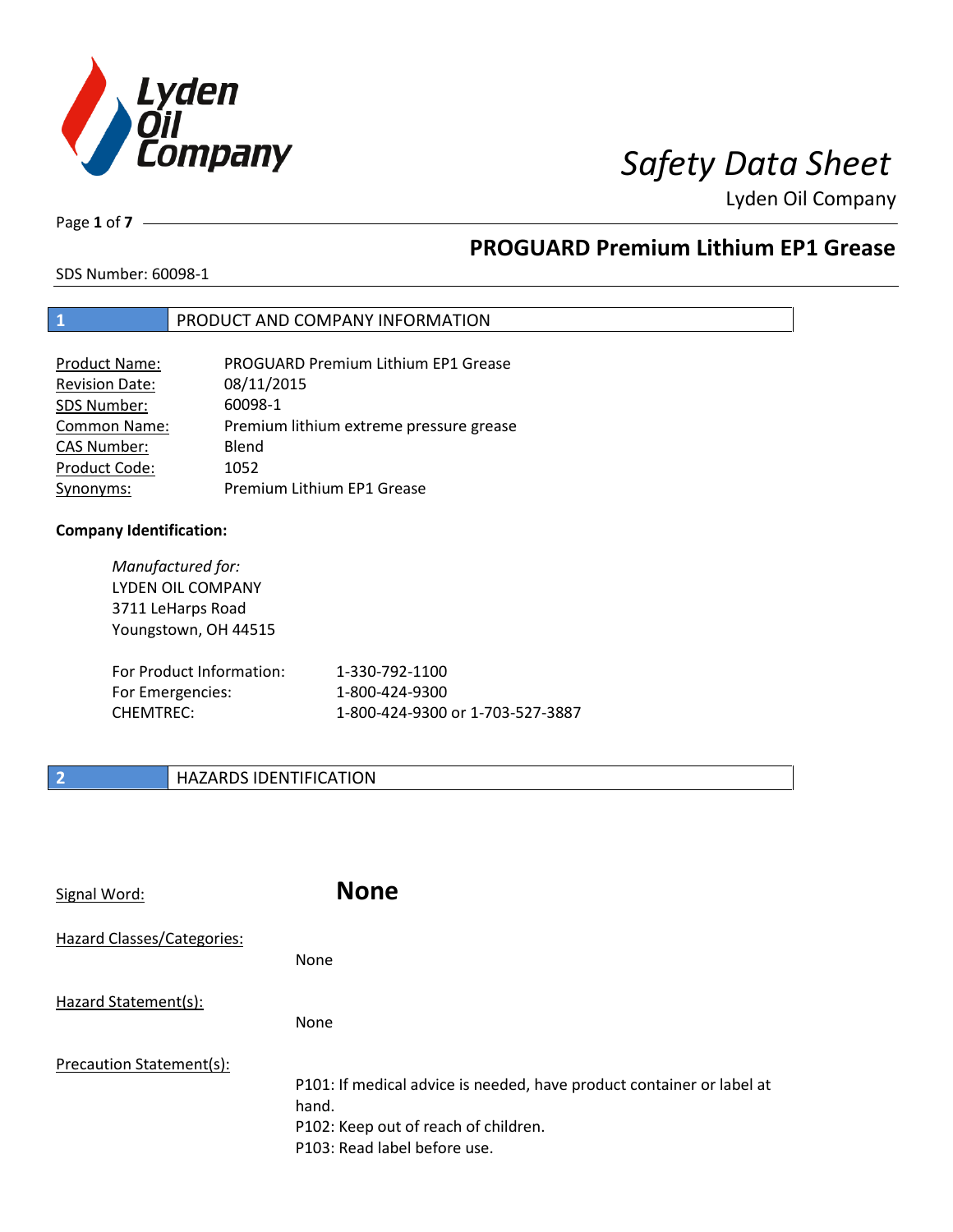

Lyden Oil Company

Page **2** of **7**

# **PROGUARD Premium Lithium EP1 Grease**

SDS Number: 60098-1

Other Hazard Statement(s):

-NFPA Ratings:  $Health = 0$  $Fire = 1$ Reactivity  $= 0$ 

### **3** COMPOSITION / INFORMATION ON INGREDIENTS

Ingredients:

*Mixture of the substances listed below with nonhazardous additions.*

| <b>Chemical Name</b>                                      | <b>CAS Number</b> | Percentage |
|-----------------------------------------------------------|-------------------|------------|
| Distillates (petroleum), solvent-dewaxed heavy paraffinic | 64742-65-0        | 25-50      |
| Residual oils (petroleum), solvent-refined                | 64742-01-4        | 25-50      |
| Zinc Dialkylthiophosphate                                 | 68457-79-4        | $0.1 - 1$  |

*\*Any concentration shown as a range is to protect confidentiality or is due to batch variation.*

| IDFC<br>w<br>ᄖ<br>ت با ۱۱. |
|----------------------------|
|                            |

### Description of First Aid Measures:

| Inhalation:   | If symptoms develop, move victim to fresh air. If symptoms persist,<br>obtain medical attention.             |
|---------------|--------------------------------------------------------------------------------------------------------------|
| Skin Contact: | Generally the product does not irritate the skin.                                                            |
| Eye Contact:  | Rinse opened eye for several minutes under running water. If<br>symptoms persist, consult medical attention. |
| Ingestion:    | Rinse mouth with water. If symptoms develop, obtain medical<br>attention.                                    |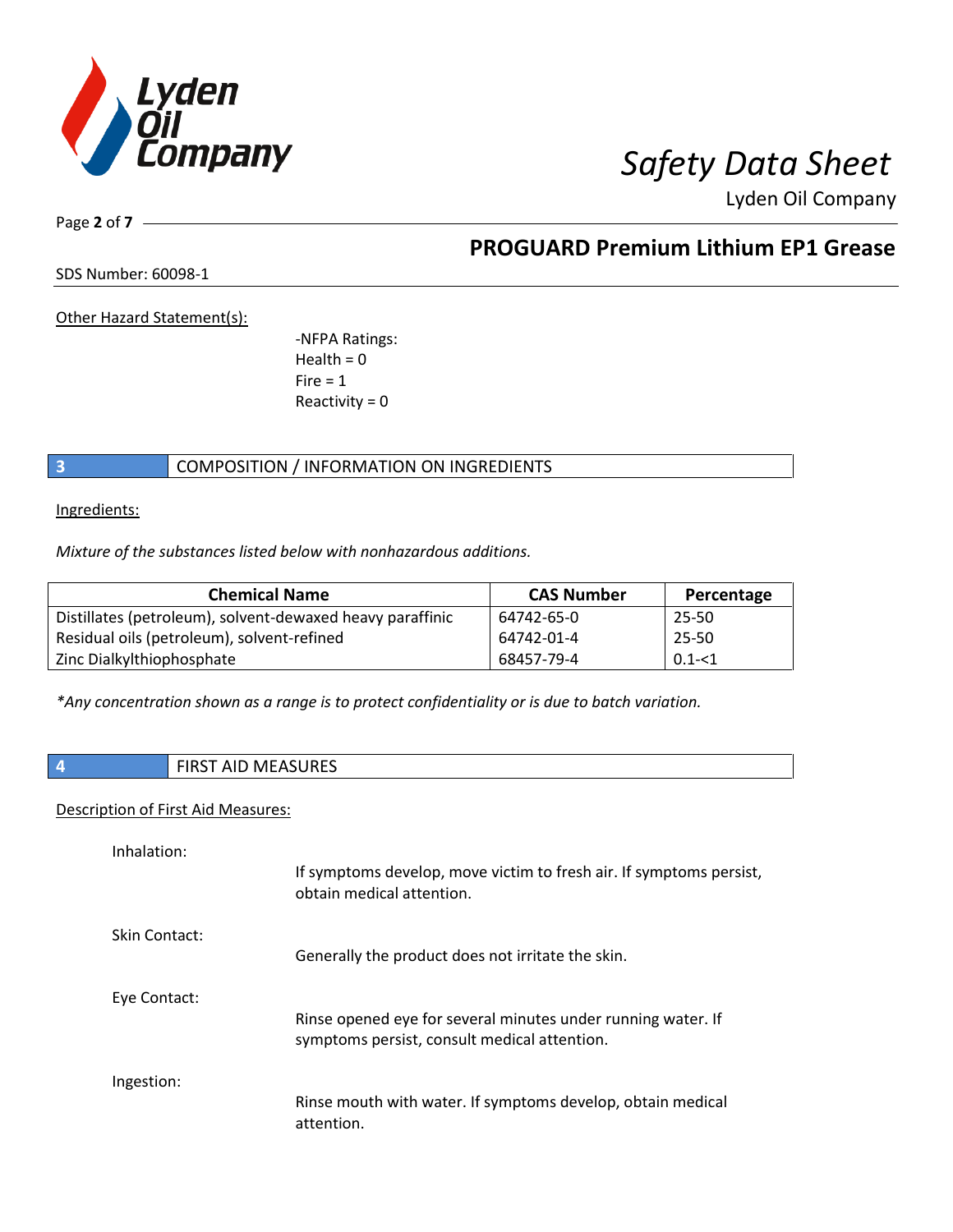

Lyden Oil Company

SDS Number: 60098-1

Page **3** of **7**

# **PROGUARD Premium Lithium EP1 Grease**

| <b>JUJ INUITIDEL. 000JO-T</b>                         |                                                                                                                                                                                                   |
|-------------------------------------------------------|---------------------------------------------------------------------------------------------------------------------------------------------------------------------------------------------------|
| Symptoms and Effects, both acute and delayed:         | No further relevent data available.                                                                                                                                                               |
| <b>Recommended Actions:</b>                           | Treat symptomatically. Call a doctor or poison<br>control center for guidance.                                                                                                                    |
| FIRE FIGHTING MEASURES<br>$\sqrt{5}$                  |                                                                                                                                                                                                   |
| Recommended Fire-Extinguishing Equipment:             | Use fire-fighting measures and equipment suitable<br>for the environment.                                                                                                                         |
| Possible Hazards During a Fire:                       | Hazardous combustion products may include: A<br>complex mixture of airborne solid and liquid<br>particulates and gases (smoke). Carbon monoxide.<br>Unidentified organic and inorganic compounds. |
| Recommendations to Firefighters:                      | No special measures required.                                                                                                                                                                     |
| $6\phantom{1}6$<br><b>ACCIDENTAL RELEASE MEASURES</b> |                                                                                                                                                                                                   |
| <b>Personal Precautions:</b>                          | None Required.                                                                                                                                                                                    |
| <b>Emergency Procedures:</b>                          | Contain spilled material, collect in suitable and<br>properly labeled containers.                                                                                                                 |
| <b>Environmental Precautions:</b>                     | Do not allow to reach sewage system or any water<br>course.<br>Do not allow to enter ground waters.                                                                                               |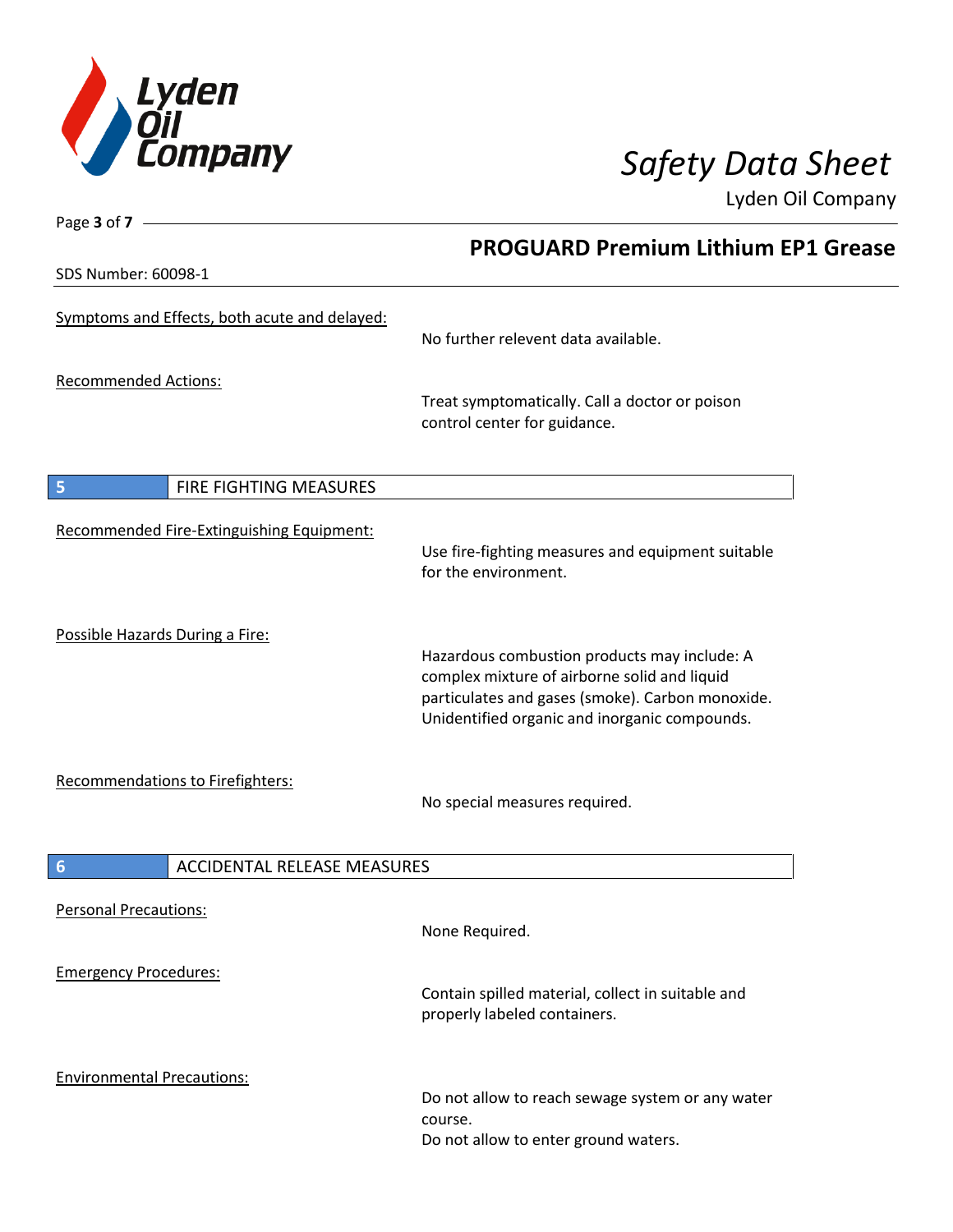

**PROGUARD Premium Lithium EP1 Grease**

Lyden Oil Company

SDS Number: 60098-1

Page **4** of **7**

Cleanup Procedures:

Absorb with liquid-binding material (sand, diatomite, acid binders, universal binders, sawdust).

**7 HANDLING AND STORAGE** 

Handling Precautions:

No special precautions needed if used correctly.

Storage Requirements:

Keep container tightly sealed.

**8** EXPOSURE CONTROLS / PERSONAL PROTECTION

Exposure Limits:

-64742-01-4 Residual oils (petroleum), solvent-refined (25-50%):

OSHA PEL – Long-term value: 5mg/m<sup>3</sup>

-64742-65-0 Distillates (petroleum), solvent-dewaxed heavy paraffinic (25-50%):

ACGIH TLV – Long-term value:  $5mg/m<sup>3</sup>$ OSHA PEL – Long-term value: 5mg/m<sup>3</sup>

### Engineering Controls:

All ventilation should be designed in accordance with OSHA standard (29 CFR 1910.94).

Personal Protective Equipment:

Wash hands before breaks and at the end of work. Use safety glasses and gloves.

### **9** PHYSICAL AND CHEMICAL PROPERTIES

Color: Amber Physical State: Semi-solid Odor: Petroleum-like

Odor Threshold: Data not available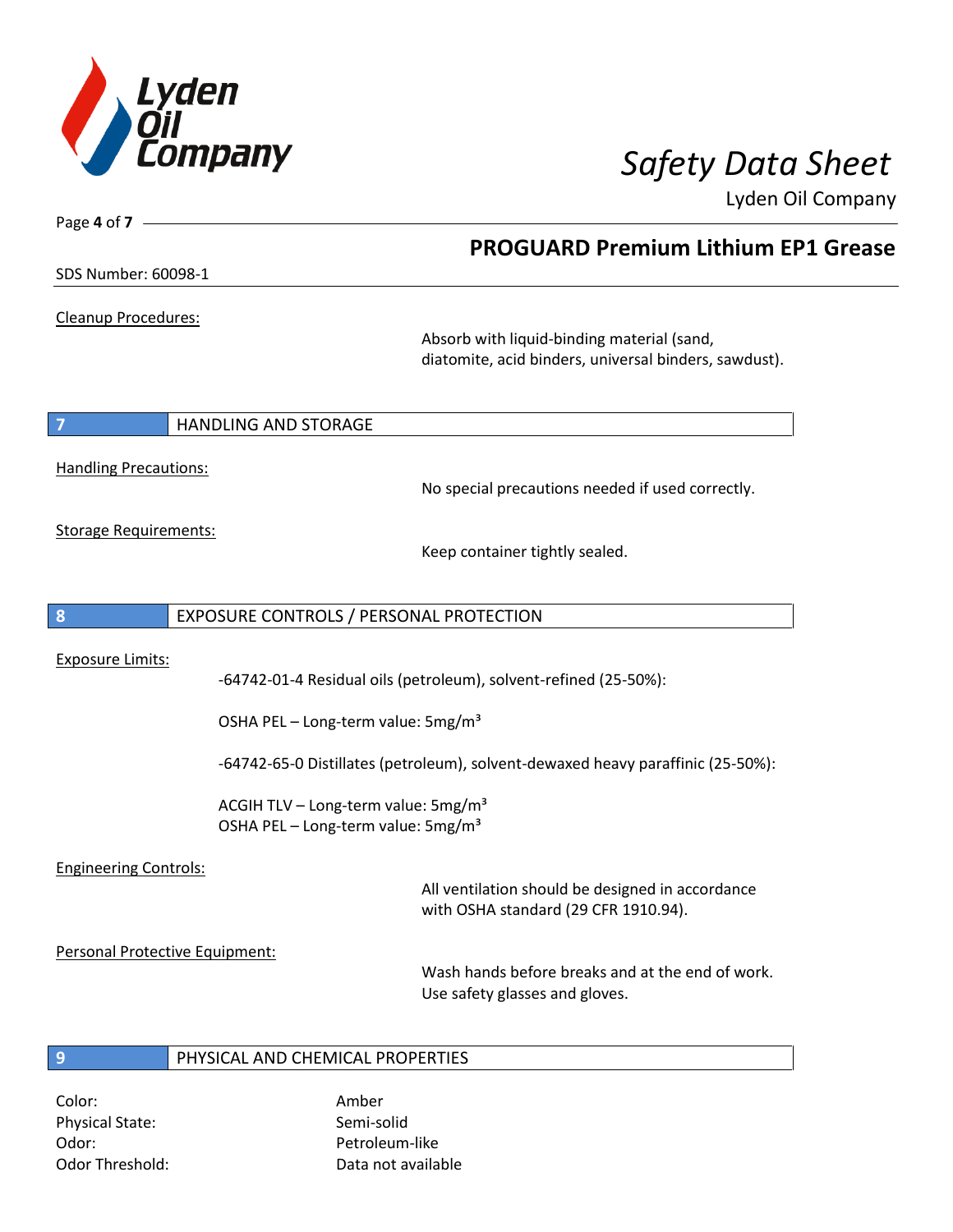

**PROGUARD Premium Lithium EP1 Grease**

Lyden Oil Company

#### SDS Number: 60098-1

Page **5** of **7**

| Data not available              |
|---------------------------------|
| Data not available              |
| 338° C / 640° F                 |
| Data not available              |
| 255° C / 491° F                 |
| Data not available              |
| Data not available              |
| Data not available              |
| Data not available              |
| Data not available              |
| 7.435 pounds per gallon at 68°F |
| Insoluble in water              |
| Data not available              |
| Data not available              |
| Data not available              |
| Data not available              |
|                                 |

### **10** STABILITY AND REACTIVITY

| Stability:                     | Stable under normal conditions.                               |
|--------------------------------|---------------------------------------------------------------|
| Reactivity:                    | Not reactive under normal conditions.                         |
| Conditions to Avoid:           | No further relevant information available.                    |
| Hazardous Reactions:           | No known hazardous reactions.                                 |
| <b>Incompatible Materials:</b> | No further relevant information available.                    |
| Decomposition Products:        | Hazardous decomposition products are not<br>expected to form. |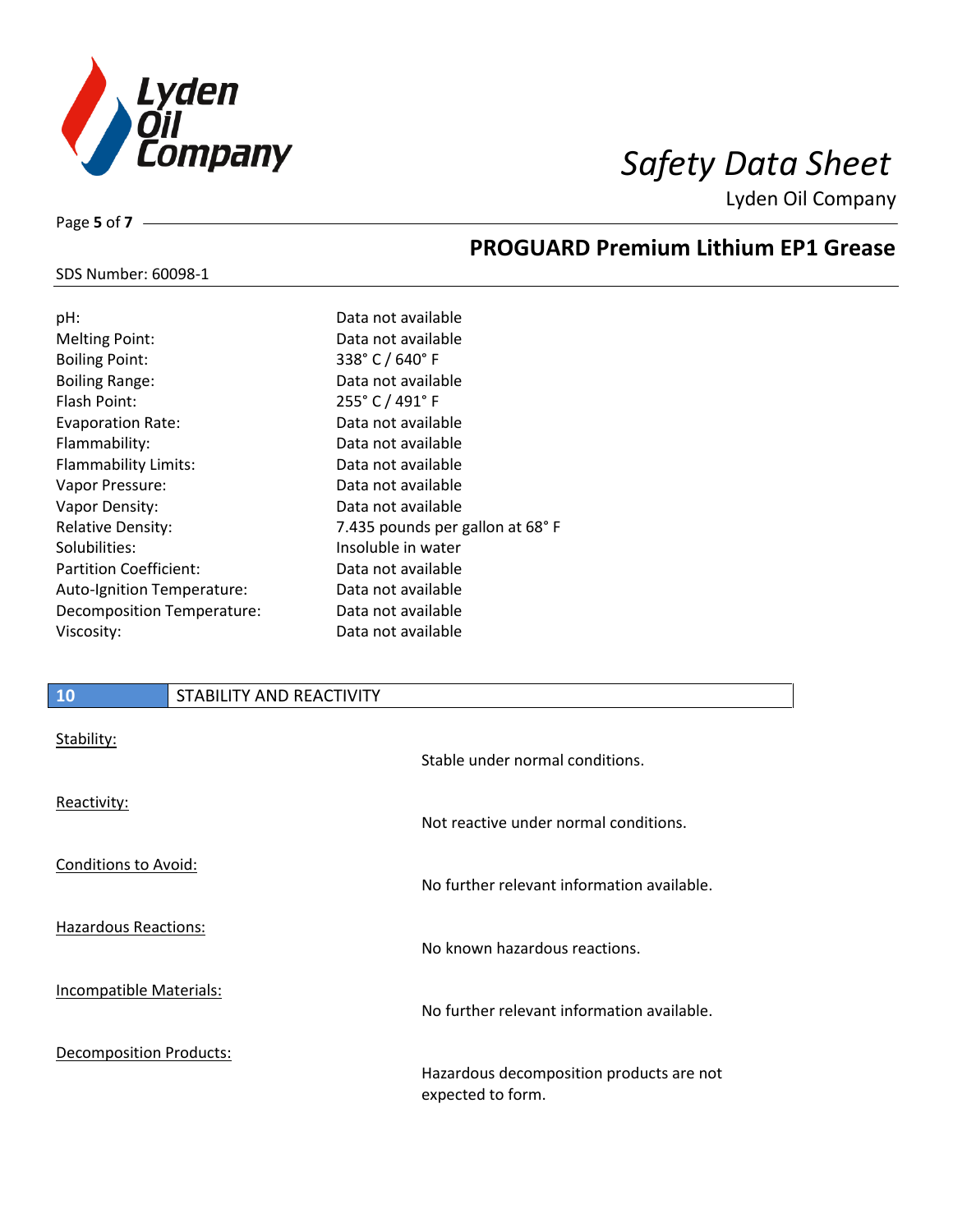

**PROGUARD Premium Lithium EP1 Grease**

Lyden Oil Company

SDS Number: 60098-1

Page **6** of **7**

| 11                             | <b>TOXICOLOGICAL INFORMATION</b>                     |                                                                                                                           |
|--------------------------------|------------------------------------------------------|---------------------------------------------------------------------------------------------------------------------------|
| Routes of Exposure:            |                                                      | Skin and eye contact are the primary routes of<br>exposure although exposure may occur following<br>accidental ingestion. |
| <b>Exposure Effects:</b>       |                                                      | No known irritating or sensitizing effects.                                                                               |
| <b>Measures of Toxicity:</b>   |                                                      | <b>Acute Toxicity Estimates:</b>                                                                                          |
|                                |                                                      | Oral LD50: 3668 mg/kg (rat)<br>Dermal LD50: 267380 mg/kg (rabbit)                                                         |
|                                | Carcinogenic/Mutagenic Precautions:                  | Non-carcinogenic and not expected to be<br>mutagentic.                                                                    |
| 12                             | <b>ECOLOGICAL INFORMATION</b>                        |                                                                                                                           |
| <b>Ecological Precautions:</b> |                                                      | Avoid exposing to the environment.                                                                                        |
| <b>Ecological Effects:</b>     | No specific environmental or aquatic data available. |                                                                                                                           |
| 13                             | <b>DISPOSAL CONSIDERATIONS</b>                       |                                                                                                                           |
|                                |                                                      |                                                                                                                           |
| Disposal Methods:              |                                                      | Dispose of waste material in accordance with all<br>local, state, and federal requirements.                               |
| <b>Disposal Containers:</b>    |                                                      | Use properly approved container for disposal.                                                                             |